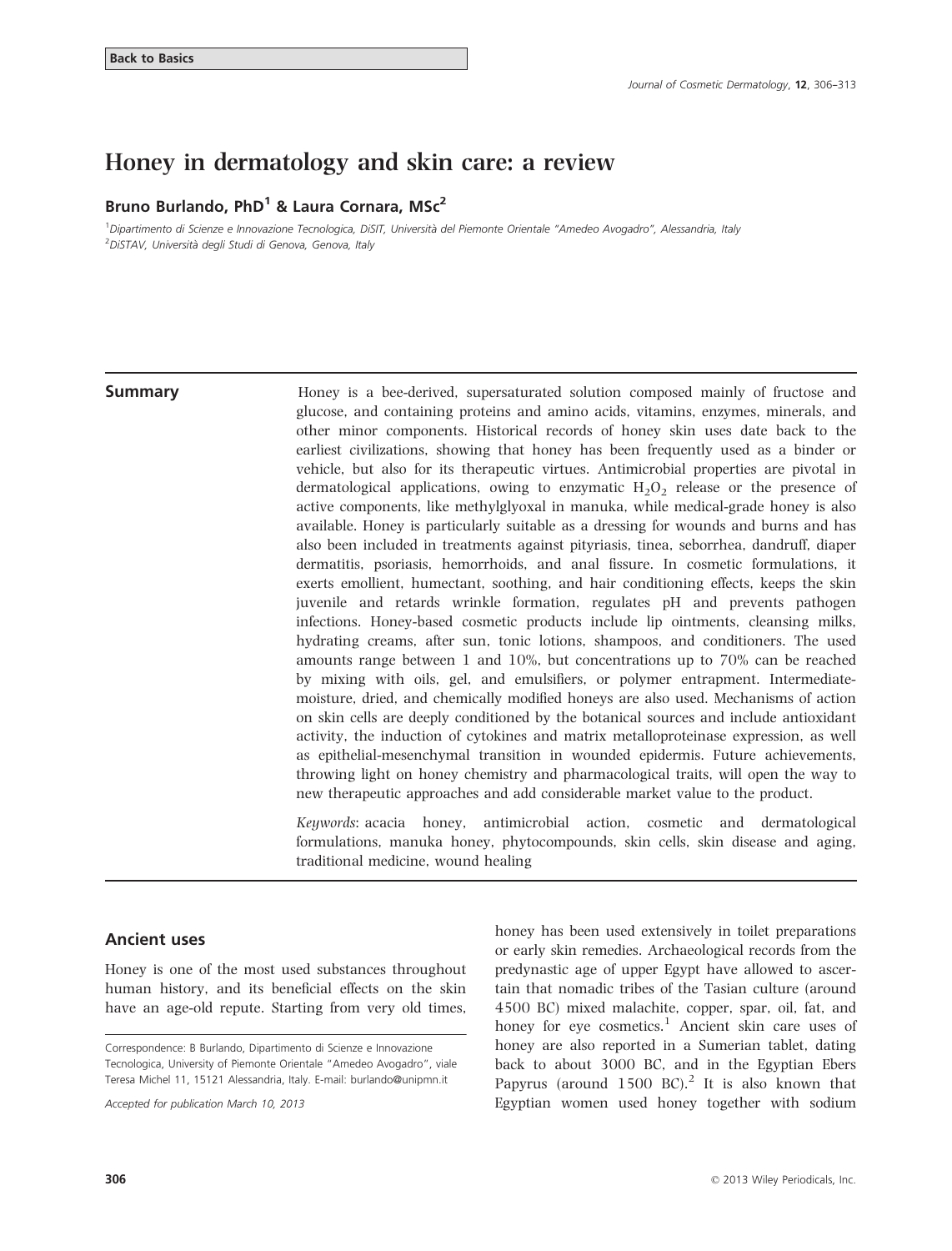bicarbonate for vaginal irrigations, $3$  probably due to its antibacterial properties. They also chewed scented pills made of honey and spices to sweeten their breath. Interestingly, a semisolid paste called "honey-mint" was used centuries later for a similar scope in ancient Rome. Other ancient reports about honey in cosmetics include writings from Aristotle, Dioscorides, and Pliny, as well as prophetic books of main cultural traditions, such as the Bible, Koran, Torah, and Talmud.<sup>4</sup>

In the antiquity, honey was frequently used as a binder, to hold other ingredients in a paste, or as a vehicle in creams and lotions. In his Medicamina faciei feminae, the Roman poet Ovid (43 BC- 17 or 18 AD) provided various recipes for face packs that contained honey and other herbal ingredients.<sup>5</sup> A rare case of Medieval cosmetic treatise written by a woman, Trotula de Ruggiero, at the Schola Medica Salernitana (southern Italy), reports various uses of honey, such as skin moisturizer, hair dye, lip softener, and face mask.<sup>6</sup> An anonymous Anglo-Norman treatise on body adornment, written in the XIII century, describes the use of honey mixed with parsley juice, pig blood, and white wine, for the preparation of a conditioner to make hair grow.<sup>7</sup>

Historical reports from the Renaissance testify that the cosmetic use of honey was widespread at that age, with little change with respect to earlier periods. In Venice (Italy), women used to treat their hair with a lotion made of alum, sulfur, and honey, to obtain golden shades.<sup>8</sup> Two manuscripts of the XVII century from the archives of Nantes (France) report various galenic forms containing honey and beeswax for external use in therapeutics and beauty care.<sup>9</sup> A review of herbal cosmetics in ancient India lists different formulae dating back to earlier than the XVIII century, including a face pack based on the lentil Masura (Lens culinaris Medik.) pounded with Madhu (honey). This source claims that such a paste, rubbed on the face for seven nights, confers it the shining of white lotus petals.<sup>10</sup> In the Victorian age, makeup was considered improper for respectable women, but there was a restricted number of tolerated cosmetics, including face masks prepared with oatmeal, honey, and egg yolk.

Important ancient uses of honeybee products concern the preservation of corpses. Beeswax and honey were used in embalming techniques by Egyptians, while prominent historical figures are said to have been embalmed with honey. These include the King of ancient Sparta, Agesipolis I (reign 394–380 BC), Alexander the Great (356–323 BC), who was transported to his home country in a honey-filled coffin after his death in Babylon, King Herod the Great (73–4 BC), a

Roman-client ruler of Judaea, Nero's wife Poppaea (ca 30–65 AD), who was embalmed, in contrast to the Roman usage of burning dead people, and the later Roman emperor Theodosius I (347–395 AD).<sup>11</sup>

## Traditional uses

Honey is arguably the oldest skin care ingredient currently in use, as testified by many traditional uses in different countries. In East Asia, Japanese women are thought to maintain their hands devoid of wrinkles through a daily use of honey. Chinese women mix crushed seeds, particularly those of orange, to make a softening and cleaning cream for pimples and other unaesthetism. In Louisiana, Creole women rub their bodies with a lotion consisting of honey and water mixed with various herbal substances. Such a treatment is used as a cosmetic, as a remedy for skin ailments, and as a protective potion against evil ghosts. Women from the Arab Peninsula prepare antiage face masks consisting of honey mixed with egg yolk, avocado, lemon, and yogurt.<sup>12</sup>

The medicinal use of honey for skin disease is cited in a number of ethnopharmacological and ethnomedical surveys. In these medicaments, honey is frequently used as a binder or vehicle for the external application of herbal extracts; however, specific therapeutic properties are also recognized. According to traditional Chinese medicine, honey prevents scars, removes discoloration and freckles, and improves the general appearance of skin. In Arab medicine, honey is used for fungal infections of the  $\sin^{-12}$  while in Burkina Faso, it is used as a skin cleansing agent by laborers, probably due to its bactericidal and sterilizing properties.<sup>13</sup> A review of remedies from the Eastern Mediterranean, based on animal products, reports uses of honey in skin diseases dating back since the Middle Age. $^{14}$ 

An ethnobotanical study carried out in the state of Assam, India, has reported that honey is used for the topical application of disinfectant plants ground to powder or, alternatively, is mixed with rice flour and egg yolk to obtain a paste that is layered on the face for skin smoothing and spot removal.<sup>15</sup> In Lithuania, honey is mixed with rye or wheat flour and applied as a poultice against furuncles and abscesses.<sup>16</sup> Similarly, in women communities of Northern Pakistan, creamy honey is used as a base of herbal mixtures for skin smoothening, eyelid, and face protection, and the treatment for freckles and white spots. $17$ 

In skin remedies of central Italy, honey enters in the preparation of toner and cleansing compresses, in a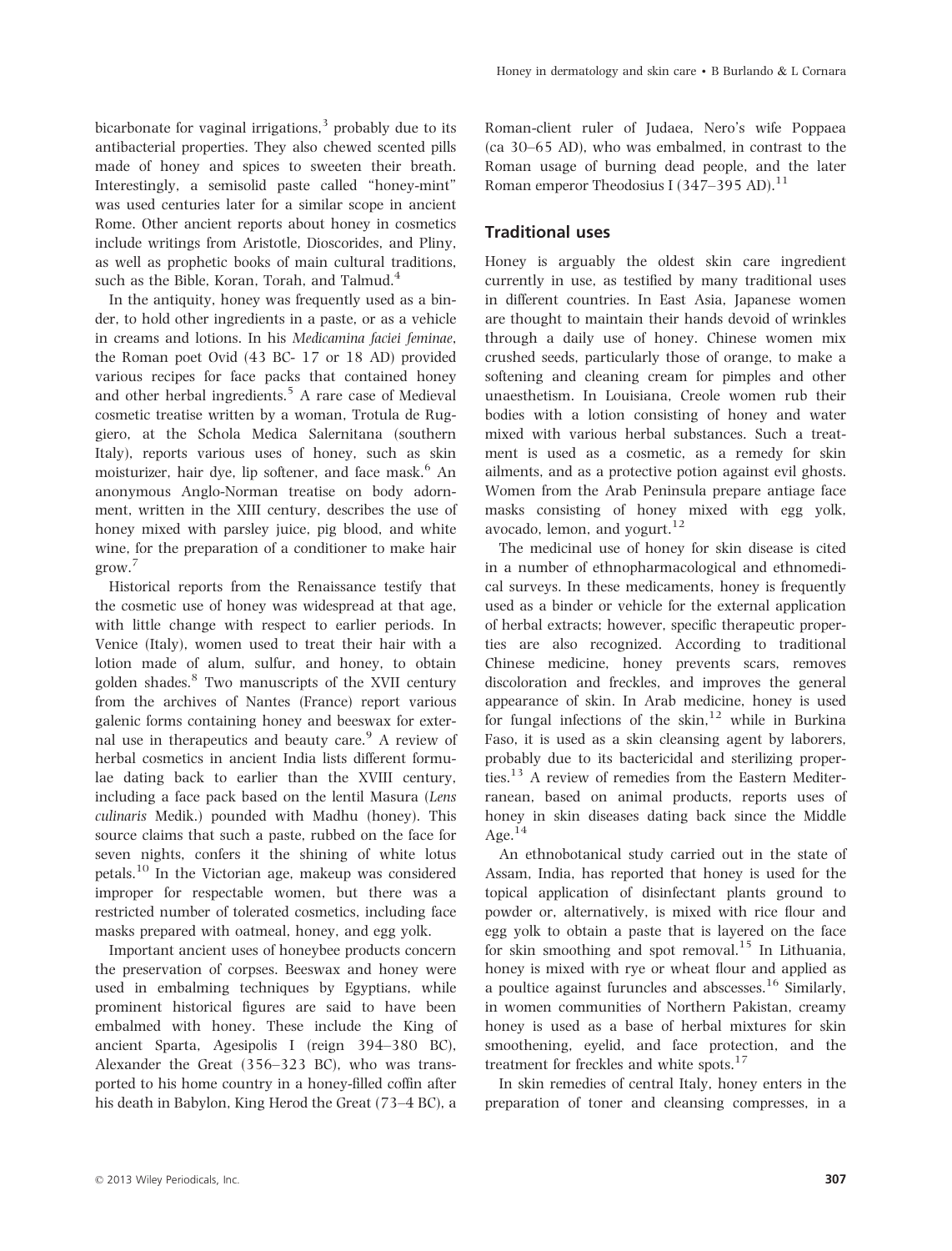formulation against furuncles, as a cream base for the application of silicon-rich horsetail (Equisetum) extracts to finger and toe nails, as a skin emollient with calcium bicarbonate, and as a soothening poultice for swelling.<sup>18</sup> In the Balkan region, special balms of Bosnia and Herzegovina known as "mehlems" are prepared by mixing fresh herbal parts with warmed conifer resins, lard, olive oil, and honey, and used as cosmetic or to cure skin and other external injuries or rheumatism.<sup>19</sup>

### Dermatological properties

Empirical evidence has established honey as a treatment for wounds and burns since ancient times.<sup>14</sup> The remarkable efficiency of these traditional uses has raised interest in modern clinical approaches to wound healing.<sup>20</sup> The physicochemical nature of honey makes it an ideal wound dressing, able to moisturize injured tissue, contrast microbial infections, sooth inflammation, and prevent gauze sticking to wounds. $^{21}$  A good deal of literature about the wound healing properties of honey has been focused on antiseptic effects. $22$ However, emerging evidence argues for honey ability to interact with the complex cellular machinery carrying out tissue repair. Different studies have shown that honey is able to promote angiogenesis, granulation, and epithelialization, $23$  stimulate lymphocytes and phagocytes,<sup>24</sup> induce the expression of tissue repair molecular markers, $^{25}$  and trigger epithelial-mesenchymal transition in keratinocytes.<sup>26</sup>

Honey is included in the official pharmacopoeias of various countries, and  $\gamma$ -irradiated, medical-grade honey is available in the market. In the dermatological field, honey is principally exploited for its antimicrobial properties.<sup>27</sup> Antibiotic activities may vary among different honey types and are thought to depend in most cases on a combination of low water activity, low pH, and the release of hydrogen peroxide by the enzyme glucose oxidase. $4.28$  In the treatment for vaginal candidosis, it has been shown that honey distillates are comparable to commercial antimycotic preparations. $^{29}$  In addition, superficial mycoses, such as ringworm and athlete's foot, have been successfully treated using honey types endowed with either hydrogen peroxide or nonperoxide antimicrobial activity.<sup>30</sup> Clinical trials have also been carried out about the use of honey for acne, herpes, skin rashes, and contact dermatitis.<sup>31</sup>

Floral sources can provide additional or exclusive antibacterial activities. Manuka honey is a widely known and marketed New Zealand unifloral honey derived from the Manuka tree Leptospermum scoparium

J.R. et G. Forst. This kind of honey has strong antibacterial activity and is even able to inhibit methicillinresistant Staphylococcus aureus (MRSA) strains.<sup>32</sup> These peculiar antibacterial properties seem not to depend on hydrogen peroxide, but rather on the presence of large amounts of the dicarbonyl compound methylglyoxal, a highly cytotoxic metabolite.<sup>33</sup> It has also been shown that Manuka honey produces positive effects against dental plaque, gingivitis, and dermatophytes that cause tineas.<sup>34</sup> Other honey types have shown antifungal effects against Malassezia yeasts, thus being profitable in the treatment for seborrheic dermatitis and dandruff.35 Moreover, in a clinical study, honey has been successfully used to alleviate the symptoms of labial and genital herpes.<sup>36</sup>

Even though double-blinded clinical tests are still lacking, a series of noncomparative or partially controlled, patient-blinded studies, have been carried out to test the potential curative properties of honey on various skin conditions. A mixture of honey, beeswax, and olive oil having antimicrobial properties $37$  has been tested as an alternative topical treatment against pityriasis versicolor, tinea cruris, tinea corporis, and tinea faciei.<sup>38</sup> The same mixture has also been found effective in the management of diaper dermatitis, psoriasis, hemorrhoids, and anal fissure.<sup>39</sup> It has also been suggested that honey may ameliorate skin reactions induced by radio- or chemotherapies.<sup>40</sup>

In vitro studies have brought evidence about the mechanisms of action of honey on skin cells. It has been assessed that the toxicity of honey on keratinocytes and fibroblasts is extremely  $low.^{26}$  In addition, a study on keratinocytes and excised skin fragments has shown that acacia honey induces the expression of cytokines (TNF- $\alpha$ , IL1- $\beta$ , and TGF- $\beta$ ), and of matrix metalloproteinase 9 (MMP-9). $^{41}$  This latter enzyme is able to degrade collagen IV and is involved in basal membrane disorganization during the re-epithelialization process of wound repair. Moreover, the release of cytokines (e.g., TNF-a) from monocytes seems involved in honey immunomodulatory effects. $42$  It has also been suggested that the effect of cytokine release would be mediated by the 55-kDa glycoprotein apalbumin 1, or major royal jelly protein 1 (MRJP1), a main protein constituent of royal jelly and honey.<sup>43</sup>

#### Cosmetic properties

Honey is included in the International Nomenclature of Cosmetic Ingredients (INCI) under the names of "Honey" or "Mel" (CAS no. 8028-66-8) and is classified as an emollient/humectant/moisturizing product.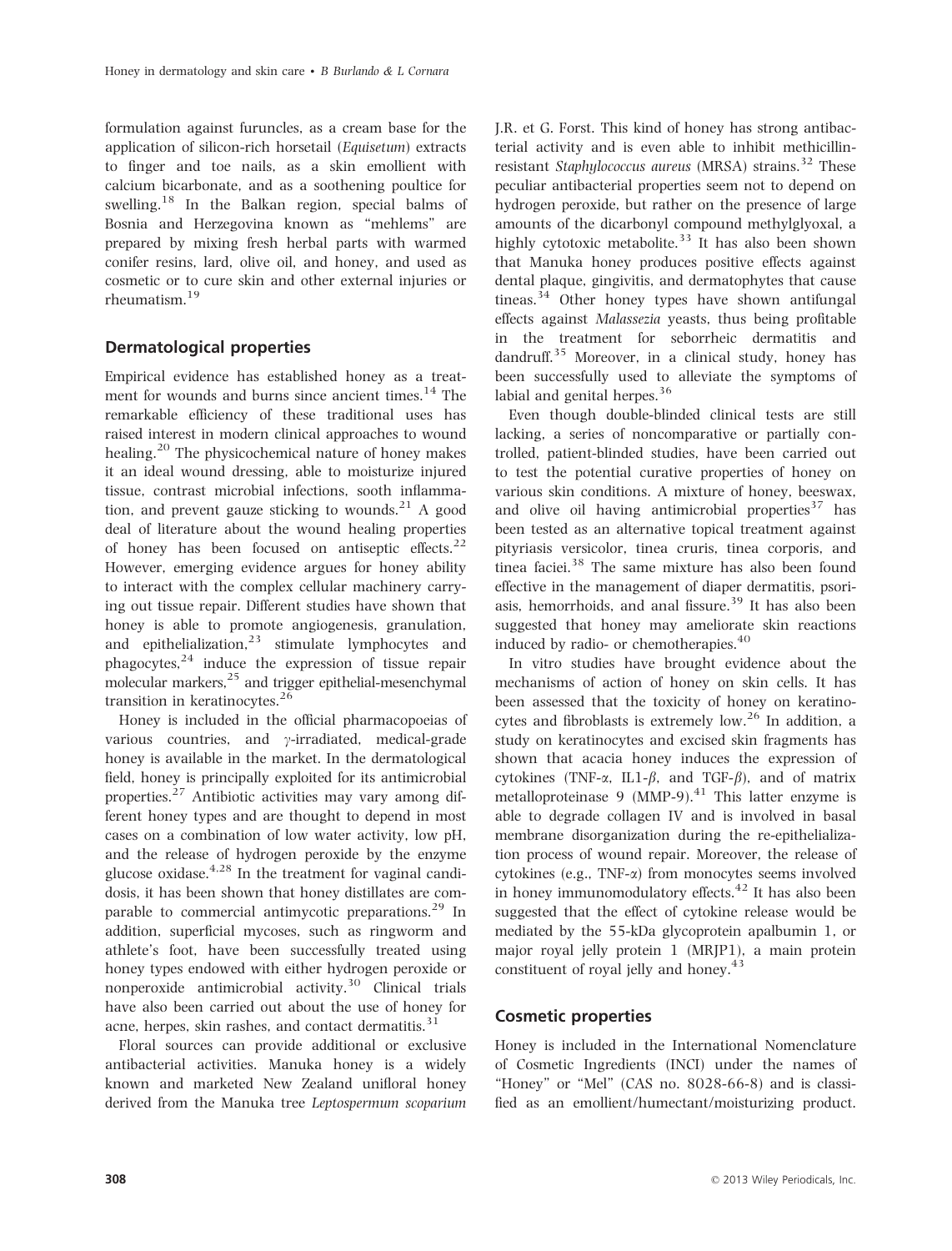INCI names for honey derivatives include "Mel Extract" (CAS no. 91052-92-5/8026-66-8, moisturizing), "Hydrogenated Honey" (humectant/skin conditioning), and "Hydroxypropyltrimonium Honey" (propanaminium, 2-hydroxy-N,N,N-trimethyl, 3-honey ethers, chlorides, CAS no. 223705-79-1, antistatic/hair conditioning). $^{44}$ On regard of quality standards, the primary sugars of honey have been recognized as safe by the US Food and Drug Administration (FDA), while the safety of beeswax, which can also be present in various amounts, has been evaluated by an expert panel of the Cosmetic Ingredient Review (CIR).<sup>45</sup>

Honey is considered particularly suitable for skin care, and its regular use is thought to keep the skin juvenile and retard wrinkle formation.<sup>46</sup> A vast number of skin care formulas containing honey or other beekeeping products are available in the literature (see e.g., refs. 47,48). Honey is used in variable proportions depending on the kind of cosmetic. Generally, lower amounts are used in foaming products, creams, and emulsions (0.5–5%), while higher amounts are present in anhydrous ointments  $(10-15\%)$ .<sup>47</sup>

Honey is hygroscopic, antibacterial, and fungicide, nurtures the skin, and contributes to regulate the mildly acid pH of the upper protective skin layer. Humectant properties make it suitable to be used as a natural component of a variety of moisturizing products, while its cleansing virtues can be exploited in skin soaps, bath and shower products, face creams and lotions. In addition, honey shows demulcent and antiirritant properties that make it particularly fit for babies and other subjects with sensitive skins. Similarly, moisturizing and anti-irritant functions soothe the action of radiation-blocking agents in sun care and sun screen products.<sup>49</sup>

Honey derivatives are used in a growing number of products. Hydroxypropyltrimonium honey is considered a good conditioner for hair and scalp,  $50$  able to penetrate deeply into the hair shaft and restore hair elasticity and flexibility. Hydrogenated, intermediatemoisture, and dried honeys are also applied to the manufacture of cosmetics and soaps.<sup>51</sup> Besides the production of derivatives, honey refining techniques are also employed, such as membrane processing aimed at avoiding cloudiness or granulation, or at sterilizing and reducing viscosity.<sup>52</sup>

The application to skin of honey alone, present in popular uses, is not generally utilized in the cosmetic industry, due to stickiness, thinning, and liquefaction. Honey is most often used in proportions ranging between 1 and 10%, in products like lip ointments, cleansing milks, hydrating creams, or gels, after sun, tonic lotions, shampoos, and conditioners. $47$  However, higher concentrations can be reached by mixing honey with oils, gelling agents, and emulsifiers, which can arrive to include as much as 70% honey, while maintaining a satisfactory performance for application.<sup>31</sup> More in depth, technological solutions are also being pursued, like honey entrapment within polymeric gels consisting of acrylamide and glyceryl polymethacrylate, additioned with silicone fluids like cyclopentasiloxane.<sup>53</sup>

Pharmacotechnical studies on honey-containing mixtures have also been carried out. An emulsion containing rosemary honey has shown a high degree of moisturizing/emollient power, thus rendering it a valuable eudermic treatment and an appropriate vehicle for dermatologically active principles.<sup>54</sup> The mixture of antiseptic essential oils with honey has been proposed for cosmetic purposes, or as a medicinal formulation for the topical treatment of mycoses, acne, and other skin ailments. A patent claims that this kind of combination can be used in moisturizing, antiwrinkle, and slimming creams, soaps, hair, and mouth care products, as well as in hydrotherapy.<sup>55</sup>

Technical progress in cosmetic industries concerns the use of honey as a moisturizing and emollient vehicle for the incorporation of herbal extracts, most frequently combined to botanical fats, in water-in-oil or oil-in-water emulsions (see e.g., refs. 56,57). Honey has been proposed as an alternative to emulsifiers in body-care preparation for bathing and shampooing, consisting of as high as 50% honey mixed to 50% surfactants.<sup>58</sup> The addition of  $3-20%$  honey to a shampoo has been reported to confer abundance to hairs, maintain wave and lubricate, making it easier to comb.<sup>59</sup> Honey has also been claimed to possess keratolytic properties to be exploited in facial radiance-enhancing and antiwrinkle preparations. In this respect, association with a-hydroxy acids has been suggested, with the aim of improving performance while reducing irritation.<sup>60</sup> Another patented honey extract has been claimed to act as an optimal moisture regulator, improving turgor, elasticity, and the velvety smoothness of skin.<sup>61</sup> Depigmenting properties for skin and hair have also been reported.<sup>62</sup>

#### Active constituents

Honey active principles include as follows: sugars, mainly fructose and glucose; proteins and amino acids; vitamins, like ascorbic acid, biotin, nicotinic acid, pantothenic acid, pyridoxine, and thiamine; enzymes, such as diastase, invertase, glucose oxidase, and catalase; minerals, mostly potassium, magnesium, phosphorus,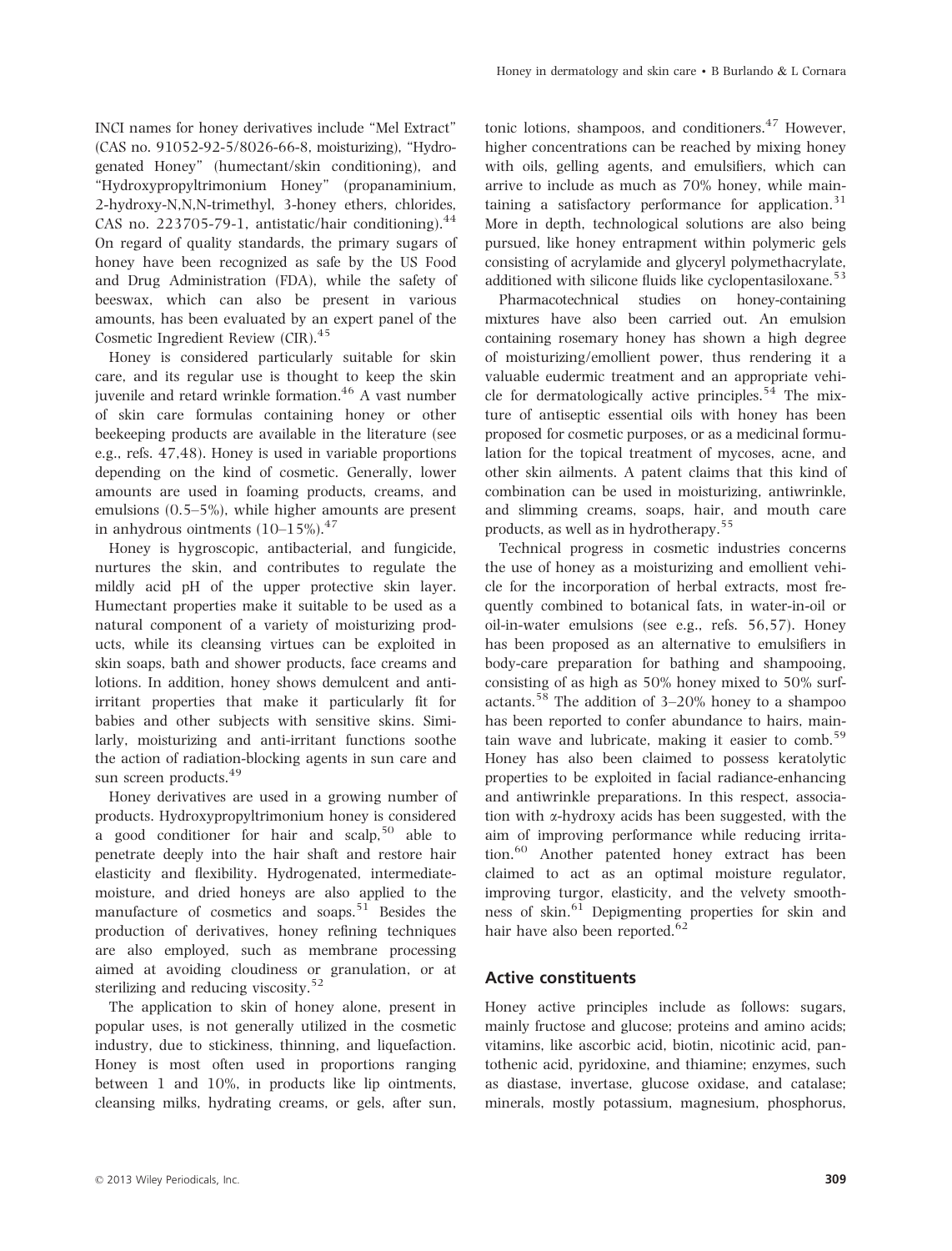calcium, iron, and copper; phytocompounds derived from botanical sources, and other minor components (Table 1). The mechanisms of action of these constituents on the skin tissue are largely unknown. The hydrating effect is mainly linked to the high content in fructose and glucose, forming hydrogen bridges with water and maintaining the moisture of the skin horny layer.<sup>63</sup> Hydrating ability also derives from the presence of amino acids (mainly proline, but also arginine, alanine, glutamic acid, aspartic acid, lysine, glycine, and leucine), and of organic acids (mainly gluconic acid, but also in smaller quantities lactic, citric, succinic, formic, malic, acetic, maleic, and oxalic acids), which can supplement the natural moisturizing factors of the horny layer.

It is known that the biological properties of a specific honey type are conditioned by the flowers that provide

Table 1 Honey components with documented or presumed effects on skin

|                | Compounds                                                 | Properties                                                      |
|----------------|-----------------------------------------------------------|-----------------------------------------------------------------|
| Sugars         |                                                           | Hydrating, 63<br>antimicrobial                                  |
| Amino acids    |                                                           | Humectant                                                       |
| Organic acids  |                                                           | Humectant                                                       |
| Vitamins       |                                                           | Nourishing,<br>antioxidant                                      |
| Minerals       |                                                           | Nourishing                                                      |
| Proteins       | Glucose oxidase $(H_2O_2)$<br>Major royal jelly protein 1 | Antimicrobial <sup>4,28</sup><br>Immunomodulatory <sup>43</sup> |
| Phytocompounds | Phenols<br>Methylglyoxal (manuka)                         | Antioxidant <sup>66-70</sup><br>Antimicrobial <sup>33</sup>     |

the nectar, and thus, botanical sources are of great importance in the cosmetic field. Their determination is routinely achieved through pollen analysis, <sup>64</sup> but methods of chemical fingerprinting are becoming increasingly diffuse. $65$  Two honey types that have attracted much attention are acacia and manuka honeys (Fig. 1). The honey produced from black locust (Robinia pseudoacacia L.), generally marketed as "acacia honey", is most common in cosmetics. This type of honey has a higher content of the more soluble fructose with respect to glucose, thus reducing the risk of crystal formation within the final cosmetic product. Manuka honey has been introduced into the world of cosmetics starting from its pronounced antibacterial and antifungal activities, which in the dermatological field can potentially find application in the treatment for acne and other infectious conditions. However, other skin care properties of this honey have been explored, including support to skin renewal processes and collagen strengthening.

Little is known about the role of phytocompounds in determining honey virtues. It is generally known that darker honeys, richer in phenolic compounds like flavonoids and tannins, possess the strongest antioxidant and radical scavenging activities.<sup>66</sup> An analysis of the phenol content of multifloral, sunflower, almond, chestnut, and eucalyptus honeys found values from 194.9 to 1636.3 mg gallic acid equivalents (GAE)/kg, and total antiradical activities from 61 to 940 mg GAE/ kg.67 In another study, multifloral honey exhibited flavonoid concentrations between 1.23 and 2.93 mg catechin equivalents (CE)/100  $g<sup>.68</sup>$  Sweet clover (Melilotus officinalis (L.) Pall.) honey was also found to possess



Figure 1 Micrographs of pollen grains from black locust Robinia pseudoacacia (a) and manuka Leptospermum scoparium (b), allowing the characterization of the respective monofloral honeys. Black locust pollen is isopolar, tectate, suboblate, tricolporate, subtriangular in polar view. Manuka pollen is oblate, syncolpate, and triangular in polar view, while the apertures are short furrows in a thickened portion of the wall.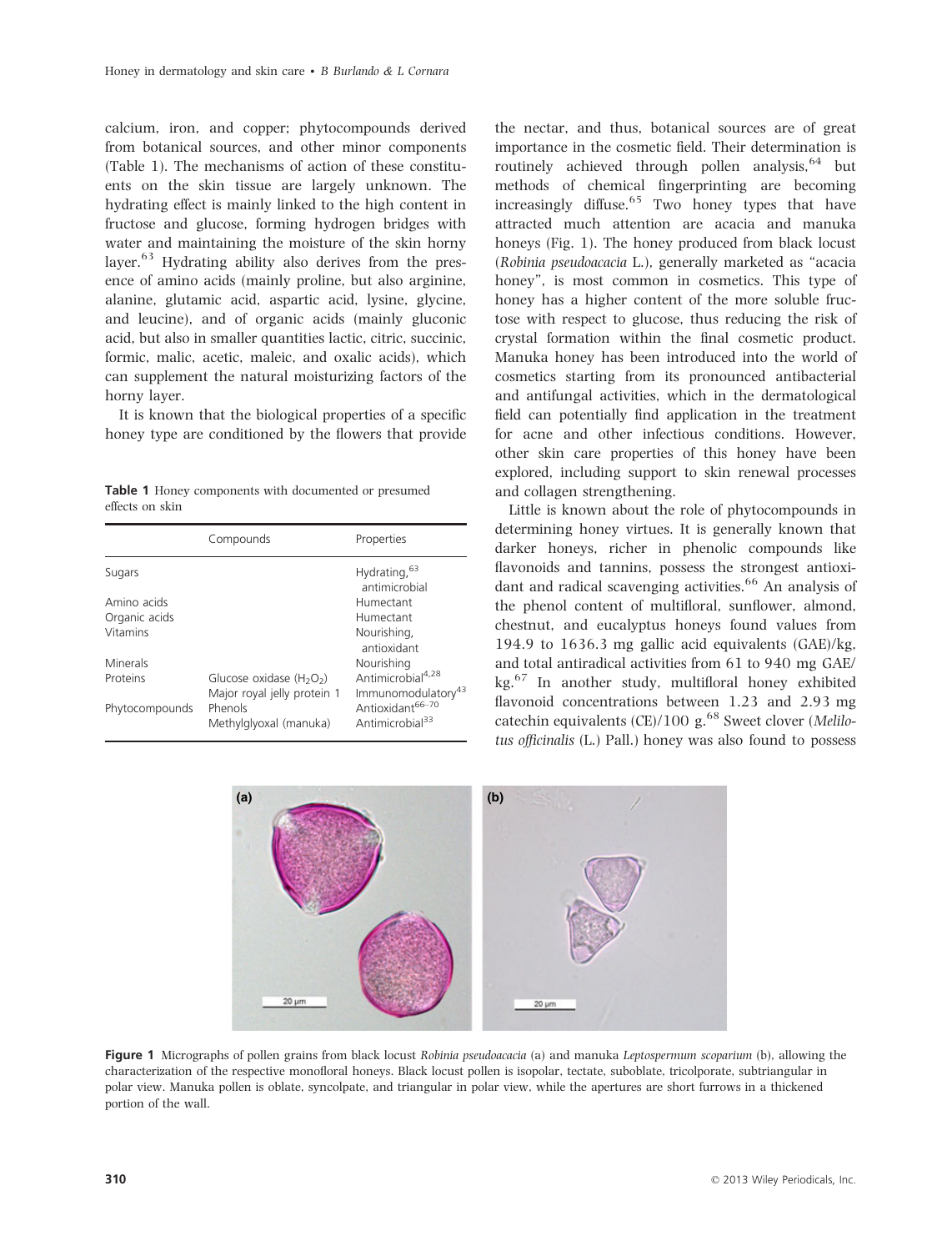high antioxidant activity, based on the reduction of polyphenol oxidase activity.<sup>69</sup> Isolation of specific compounds in buckwheat honey showed a prevalence of gallic, p-coumaric, protocatechuic, caffeic, and ferulic acids.<sup>70</sup>

#### Allergies and noxious effects

Honey is known to occasionally produce systemic intoxications due to the presence of dormant endospores of Clostridium botulinum,<sup>71</sup> or to contamination by herbal drugs such as grayanotoxins from Ericaceae plants.<sup>72</sup> It has also been found that propolis and propolis-enriched honey can induce contact dermatitis, while urticaria from honey has been reported.<sup>73</sup>

Allergy to honey is uncommon,<sup>74</sup> but pollen and bee proteins in honey-based cosmetics can function as sensitizers, $75$  causing problems to people with pollen allergies.<sup>76</sup> Royal jelly, widely used as a nutritional integrator, has sometimes been linked to dermatitis and other forms of acute sensitization. A proteomic study has identified major royal jelly protein 1 and 2 as main allergens.<sup>77</sup> In addition, the ingestion of royal jelly has been reported to induce sensitization to its topical application.78

#### Concluding remarks

Honey is one of the oldest natural products used by humans, and yet, its biological properties and potential benefits to health are still far from being adequately assessed. Dermatological uses of honey are generally based on empirical knowledge, but nevertheless, there is a growing interest for scientific findings and applications. Due to large variations in the qualities of honeys from different natural environments, much interest is paid to the development of medical-grade honey, especially for the treatment for skin infections and wound healing.27,79 The lack of knowledge about cellular and molecular mechanisms laying behind honey effects is a limit to the development of skin pharmaceuticals and cosmetics. However, the use of honey in the dermatological and cosmetic fields has undergone considerable expansion.

Future development in skin care applications of honey will benefit from studies carried out in various direction. First, ethnopharmaceutical surveys will possibly point out new relevant biological properties in the extraordinary variety of mono- and polyfloral honeys. Second, chemical and biological investigations will help to throw light on the chemistry of honey and its pharmacological traits, thus opening the way to new

therapeutic approaches to be validated in double-blind clinical trials. Third, the development of chemically modified forms of honey will provide formulators with new ingredients for the exploitation of honey virtues in a wider range of products. All these kinds of innovations will add market value to this extraordinary natural product, thus possibly also bringing support to the agricultural economies of developing and underdeveloped countries.

#### Acknowledgments

This study was supported by Yamada Bee Farm Corporation (Kagamino-Cho, Tomada-Gun, Okayama, Japan).

#### References

- 1 Lamprecht I. Calorimetric investigations around a royal hieroglyph. Thermochim Acta 1994; 234: 179-200.
- 2 Karou D, Nadembega WMC, Ouattara L et al. African ethnopharmacology and new drug discovery. Med Aromat Plant Sci Biotechnol 2007; 1: 61–9.
- 3 Fryer P. The Birth Controllers. London, UK: Seker & Warburg, 1965.
- 4 Namias N. Honey in the management of infections. Surg Infect (Larchmt) 2003; 4: 219–26.
- 5 Green P. Ars gratia cultus: ovid as beautician. Am J Philol 1979; 100: 381–92.
- 6 Cavallo P, Proto MC, Patruno C et al. The first cosmetic treatise of history. A female point of view. Int J Cosmet Sci 2008; 30: 79–86.
- 7 Caballero-Navas C. The care of women's health and beauty: an experience shared by medieval Jewish and Christian women. J Mediev Hist 2008; 34: 146–63.
- 8 Butler H. Cosmetics through the ages. In: H Butler, ed. Poucher's Perfumes, Cosmetics and Soaps, 10th edn. Dordrecht, The Netherlands: Kluwer Academic Publishers, 2000: 13–64.
- 9 De Laguérenne C. Abeille, miel et cire au XVIIe siecle dans des recettes manuscrites en thérapeutique et cosmé tologie. Rev Hist Pharm (Paris) 2003; 51: 37–48.
- 10 Patkar KB. Herbal cosmetics in ancient India. Indian J Plast Surg 2008; 41: S134–7.
- 11 Arce J. Imperial funerals in the later Roman empire: change and continuity. In: F Theuws , JL Nelson, eds. Rituals of Power: From Late Antiquity to the Early Middle Ages. Leiden, The Netherlands: Koninklijke Brill NV, 2000: 115–29.
- 12 Oumeish OY. Traditional arabic medicine in dermatology. Clin Dermatol 1999; 17: 13–20.
- 13 Meda A, Lamien CE, Millogo J et al. Therapeutic uses of honey and honeybee larvae in central Burkina Faso. J Ethnopharmacol 2004; 95: 103–7.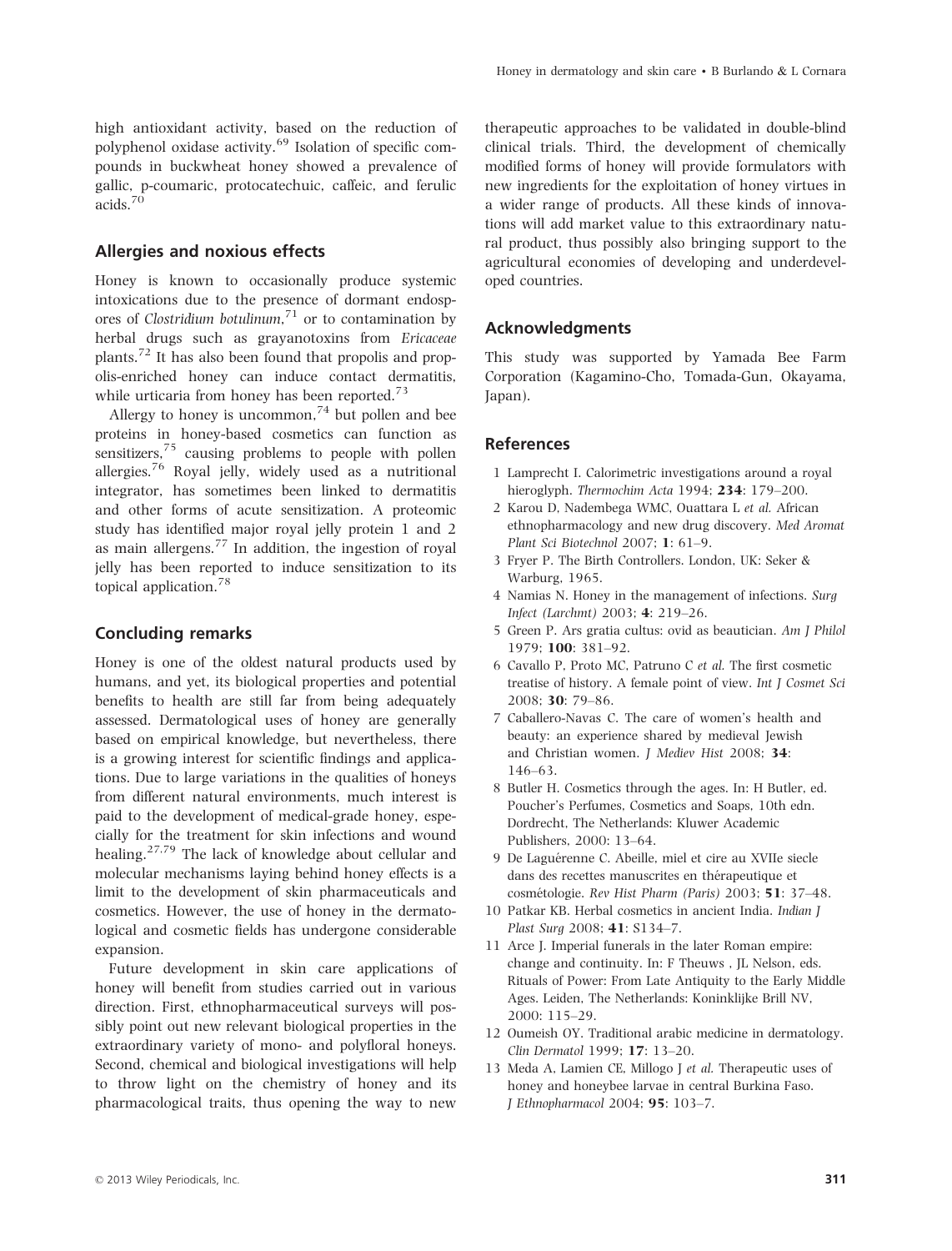- 14 Lev E. Traditional healing with animals (zootherapy): medieval to present-day Levantine practice. J Ethnopharmacol 2003; 85: 107–18.
- 15 Saikia AP, Ryakala VK, Sharma P et al. Ethnobotany of medicinal plants used by Assamese people for various skin ailments and cosmetics. J Ethnopharmacol 2006; 106: 149–57.
- 16 Henneberg M, Stasiulewicz M. Herbal ethnopharmacology of Lithuania, Vilnius region. 3: Medicament and food. In:  ${\bf E}$  Schröder ,  ${\bf G}$  Balansard ,  ${\bf P}$  Cabalion ,  ${\bf J}$  Fleurentin,  ${\bf G}$ Mazars, eds. Medicaments Et Aliments: Approche Ethnopharmacologique. Paris, France: Editions de l'Orstom; 1996: pp. 243–55.
- 17 Ahmad M, Khan MA, Zafar M. Traditional herbal cosmetics used by local women communities in district Attock of Northern Pakistan. Indian J Tradit Knowl 2008; 7: 421–4.
- 18 Pieroni A, Quave CL, Villanelli ML et al. Ethnopharmacognostic survey on the natural ingredients used in folk cosmetics, cosmeceuticals and remedies for healing skin diseases in the inland Marche, Central-Eastern Italy. J Ethnopharmacol 2004; 91: 331–44.
- 19 Šarić-Kundalić B, Fritz E, Dobeš C, Saukel J. Traditional medicine in the pristine village of Prokosko lake on Vranica mountain, Bosnia and Herzegovina. Sci Pharm 2010; 78: 275–90.
- 20 Belcher J. A review of medical-grade honey in wound care. Br J Nurs 2012; **21**: 4-9.
- 21 Molan PC. The evidence supporting the use of honey as a wound dressing. Int J Low Extrem Wounds 2006; 5:  $40 - 54$ .
- 22 Efem SE, Udoh KT, Iwara CI. The antimicrobial spectrum of honey and its clinical significance. Infection 1992; 20: 227–9.
- 23 Molan PC. Potential of honey in the treatment of wounds and burns. Am J Clin Dermatol 2001; 2: 13–9.
- 24 Al-Waili NS, Saloom KS, Al-Ghamdi AA. Honey for wound healing, ulcers, and burns; data supporting its use in clinical practice. Scientific World Journal 2011; 11: 766–87.
- 25 Barui A, Banerjee P, Das RK et al. Immunohistochemical evaluation of p63, e-cadherin, collagen I and III expression in lower limb wound healing under honey. Evid Based Complement Alternat Med 2011; 2011: 239864.
- 26 Ranzato E, Martinotti S, Burlando B. Epithelial mesenchymal transition traits in honey-driven keratinocyte wound healing: comparison among different honeys. Wound Repair Regen 2012; 20: 778–85.
- 27 Kwakman PH, Van den Akker JP, Güçlü A et al. Medicalgrade honey kills antibiotic-resistant bacteria in vitro and eradicates skin colonization. Clin Infect Dis 2008; 46: 1677–82.
- 28 Molan PC. The antibacterial activity of honey. 1. The nature of antibacterial activity. Bee World 1992; 73: 5–28.
- 29 Obaseiki-Ebor EE, Afonya TCA. In vitro evaluation of the anticandidiasis activity of honey distillate (HY-1)

compared to that of some antimycotic agents. J Pharm Pharmacol 1984; 36: 283–4.

- 30 Molan PC. The antibacterial activity of honey. 2. Variation in the potency of the antibacterial activity. Bee World 1992; 73: 59–76.
- 31 Mousa MA. Honey preparations. 2001; patent n US6171604.
- 32 Russell KM, Molan PC, Wilkins AL, Holland PT. Identification of some antibacterial constituents of New Zealand manuka honey. J Agric Food Chem 1990; 38:  $10-3.$
- 33 Mavric E, Wittmann S, Barth G, Henle T. Identification and quantification of methylglyoxal as the dominant antibacterial constituent of Manuka (Leptospermum scoparium) honeys from New Zealand. Mol Nutr Food Res 2008; 52: 483–9.
- 34 Brady NF, Molan PC, Harfoot CG. The sensitivity of dermatophytes to the antimicrobial activity of manuka honey and other honey. *Pharm Sci* 1996; **2**: 471–3.
- 35 Gupta AK, Nicol K, Batra R. Role of antifungal agents in the treatment of seborrheic dermatitis. Am J Clin Dermatol 2004; 5: 417–22.
- 36 Al-Waili NS. Topical honey applications vs. acyclovir for the treatment of recurrent herpes simplex lesions. Med Sci Monit 2004; 10: 94–8.
- 37 Al-Waili NS. Mixture of honey, beeswax and olive oil inhibits growth of Staphylococcus aureus and Candida albicans. Arch Med Res 2005; 36: 10–3.
- 38 Al-Waili NS. An alternative treatment for pityriasis versicolor, tinea cruris, tinea corporis and tinea faciei with topical application of honey, olive oil and beeswax mixture: an open pilot study. Complement Ther Med 2004; 12: 45–7.
- 39 Al-Waili NS. Clinical and mycological benefits of topical application of honey, olive oil and beeswax in diaper dermatitis. Clin Microbiol Infect 2005; 11: 160–3.
- 40 Bardy J, Slevin NJ, Mais KL, Molassiotis A. A systematic review of honey uses and its potential value within oncology care. J Clin Nurs 2008; 17: 2604–23.
- 41 Majtan J, Kumar P, Majtan T et al. Effect of honey and its major royal jelly protein 1 on cytokine and MMP-9 mRNA transcripts in human keratinocytes. Exp Dermatol 2010; 19: E73–9.
- 42 Tonks AJ, Dudley E, Porter NG et al. A 5.8 kDa component of manuka honey stimulates immune cells via TLR4. J Leukocyte Biol 2007; 82: 1147–55.
- 43 Majtan J, Kovacova E, Bilikova K, Simuth J. The immunostimulatory effect of the recombinant apalbumin 1 -major honeybee royal jelly protein- on TNF $\alpha$  release. Int Immunopharmacol 2006; 6: 269–78.
- 44 Gottschalck TE, McEwen GN. International Cosmetic Ingredient Dictionary and Handbook, 13th edn. Washington, DC: The Personal Care Products Council; 2010.
- 45 Bergfeld WF, Belsito DV, Marks JG, Andersen FA. Safety of ingredients used in cosmetics. J Am Acad Dermatol 2005; 52: 125–32.